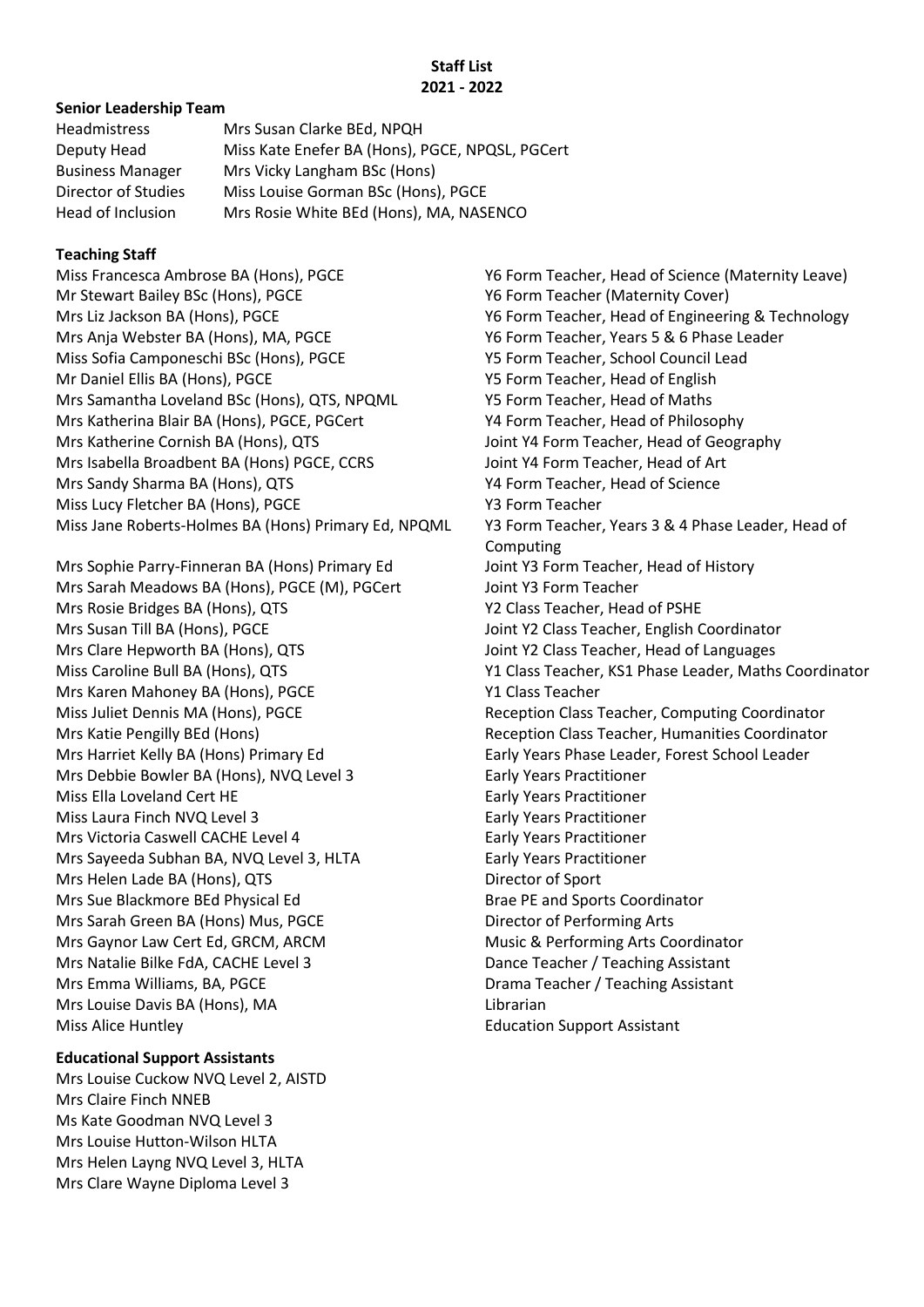#### **Inclusion Department**

Mrs Sally Padget BSc (Hons), SpLD Level 5, ELSA Miss Francesca Rowland FdA in Ed, NVQ Level 3 Mrs Clare Sheppard BA (Hons), NVQ Level 3, ELSA Mrs Aleya Uddin BA (Hons) EY Childhood Studies, FdA in Ed., NVQ Level 3

### **Sports**

Mrs Lisa Winterflood **Sports Coach Level 2** Sports Coach Level 2 Mrs Dinah Harvey November 2012 19:30 Sports Coach Level 2 Mrs Clare Sheppard BA (Hons), NVQ Level 3, ELSA Sports Assistant Miss Julia Tobias **Sports Coach Level 2 (Swimming)** Sports Coach Level 2 (Swimming)

## **Administration**

Miss Polly Smith BA, PGCE PA to Headmistress Mrs Louisa Conway, Montessori EY Dip Level 4 Assistant to Deputy Head Mrs Bianca Tubino BBA, MA **Data & Assessment Administrator** Data & Assessment Administrator Mrs Philippa Edwards **Head of Admissions** Head of Admissions Mrs Emma Ferguson BSc (Hons), MSc Marketing Manager & Clubs Coordinator Mrs Wendy Incledon **School Secretary** School Secretary Mrs Ayesha Strachan School Secretary School Secretary Miss Sarah Edwards National Administrator School Administrator Mr Martin Wayne B Com Finance Manager

### **IT / Facilities**

Mr Ian Jackson **In American International IT & Facilities Manager** Mr Harrison Pike **Systems Administrator** Systems Administrator Mr Jason Gibson Caretaker Mr Jonathan Gunn-Smith Caretaker Mr Brian Maher Caretaker Mrs Joanna Duszynska Cleaner Mr Kamil Duszynska Cleaner

#### **Catering – Chartwells Independent**

Mr Hamza Rahali – Manager Mr Ian Adam – Brae Chef Mrs Lisa Bell Mrs Angela Blake Mrs Anne Marie McCabe Mrs Karen Hamada Mrs Sanaa Zaiter Miss Sophie Thatcher

## **Peripatetic Staff**

Mrs Caroline Bromley ARSM Violin Mr George Boote LRSM, Dip ABRSM, CTABRSM Brass Dr Rob Fenton B.Mus, M.Mus (Hons), Ph.D, A.Mus.A Piano Mr Kieron Garrett BMus (Hons) Piano Mr Jake Fryer BA (Hons) Woodwind Mrs Gaynor Law Cert Ed, GRCM, ARCM Piano Mr Simon Law ARMC (Hons) Drama (LAMDA) Mr Martin Maunder LTCL MI Dip Guitar Mrs Claire Morrell GTCL, PGCert **Piano** Ms Chloe Vincent BMus (Hons) Flute Mrs Kathryn Singleton AGSM Vocal Mr Peter Precious Grad Dip Mus (Hons), Drumtech Dip (Hons)

Percussion